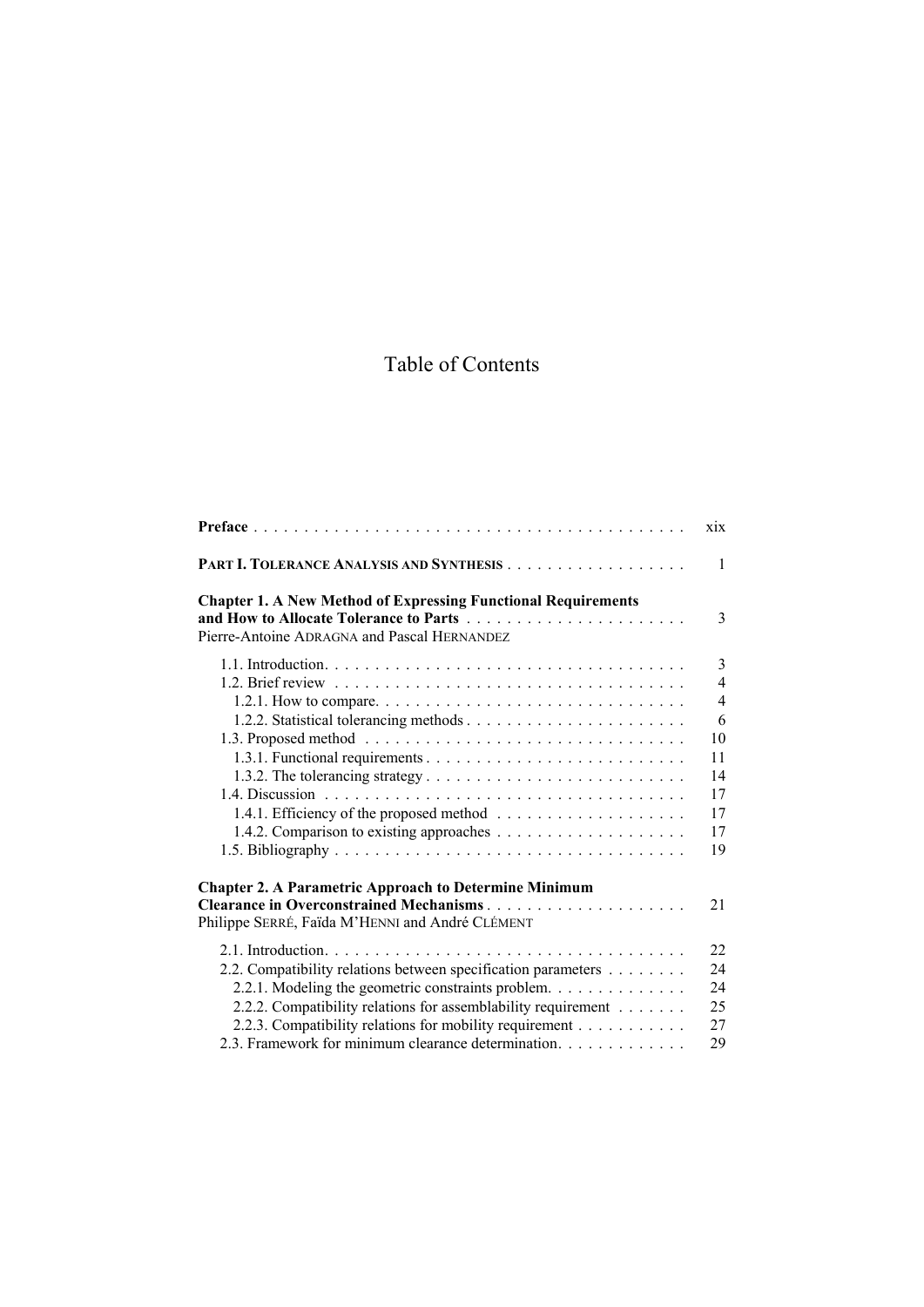## vi Product Lifecycle Management

| 2.3.1. Nominal and associated mechanism                          | 30 |
|------------------------------------------------------------------|----|
|                                                                  | 31 |
|                                                                  | 32 |
|                                                                  | 33 |
|                                                                  | 33 |
|                                                                  | 35 |
|                                                                  | 36 |
|                                                                  | 37 |
|                                                                  |    |
| Chapter 3. Quick GPS: Tolerancing of an Isolated Part            | 39 |
| Robin CHAVANNE and Bernard ANSELMETTI                            |    |
|                                                                  | 39 |
|                                                                  | 40 |
|                                                                  | 40 |
|                                                                  | 41 |
|                                                                  | 42 |
|                                                                  | 42 |
|                                                                  | 42 |
|                                                                  | 47 |
|                                                                  | 47 |
|                                                                  | 49 |
|                                                                  | 52 |
|                                                                  | 52 |
|                                                                  | 53 |
|                                                                  | 55 |
|                                                                  | 57 |
|                                                                  | 57 |
|                                                                  |    |
| Chapter 4. Synthesis and Statistical Analysis for 3D Tolerancing | 59 |
| Max GIORDANO, Pascal HERNANDEZ and Dimitri DENIMAL               |    |
|                                                                  |    |
|                                                                  | 59 |
|                                                                  | 60 |
|                                                                  | 61 |
|                                                                  | 61 |
|                                                                  | 61 |
| 4.2.2. Analysis for worst case stack-up tolerances               | 63 |
|                                                                  | 64 |
|                                                                  | 65 |
| 4.3. Serial mechanisms with non-perfect contacts                 | 66 |
|                                                                  | 67 |
|                                                                  | 67 |
| 4.3.3. Synthesis for a serial mechanical system                  | 68 |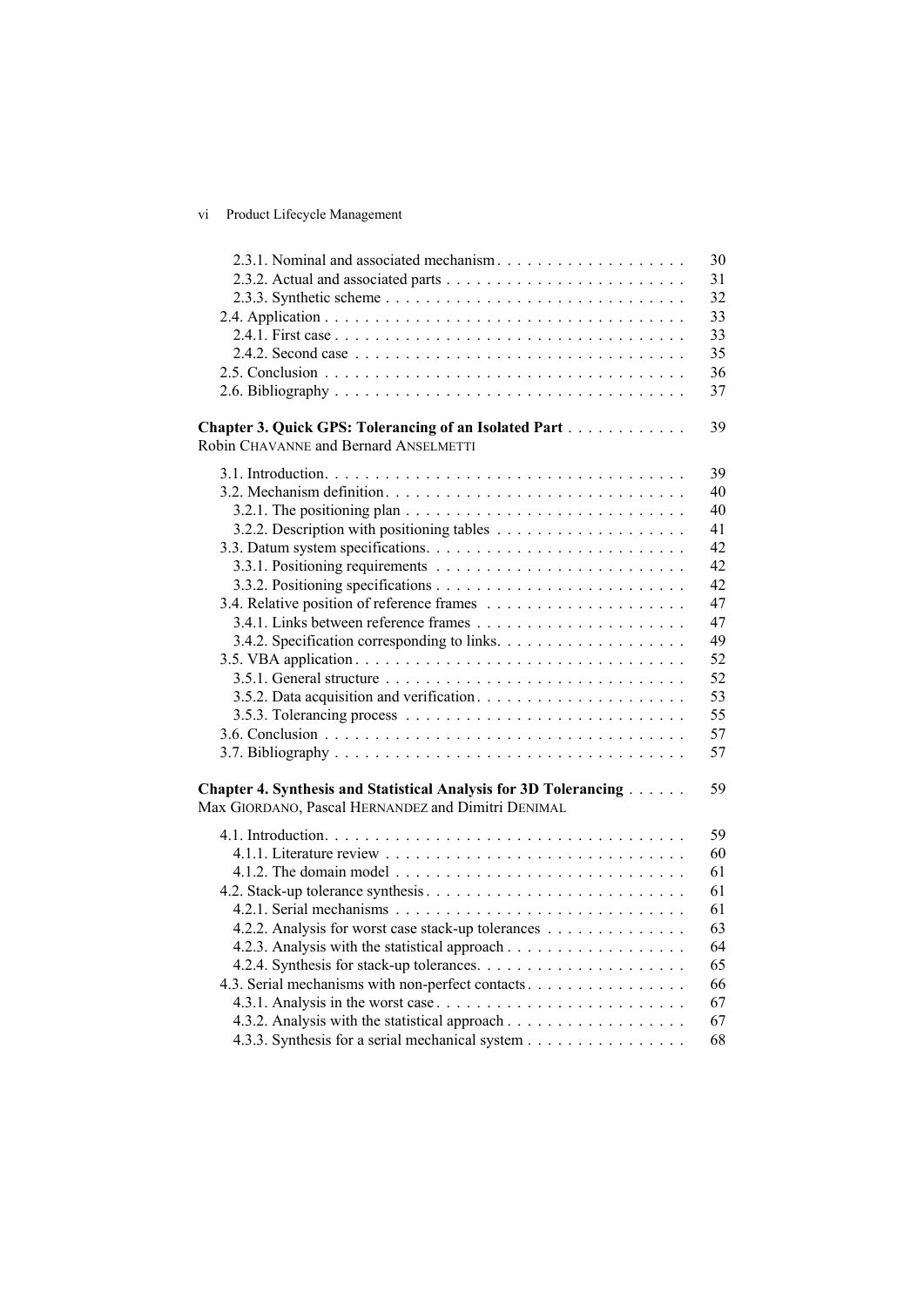#### Table of Contents vii

|                                                                                               | 68  |
|-----------------------------------------------------------------------------------------------|-----|
|                                                                                               | 68  |
|                                                                                               | 70  |
|                                                                                               | 71  |
|                                                                                               | 72  |
|                                                                                               | 72  |
|                                                                                               | 74  |
|                                                                                               | 75  |
|                                                                                               | 75  |
|                                                                                               | 75  |
|                                                                                               | 76  |
|                                                                                               |     |
| <b>Chapter 5. Reliability Analysis of the Functional Specification</b>                        |     |
|                                                                                               | 77  |
| Yann LEDOUX, Denis TEISSANDIER and Samir SID-AHMED                                            |     |
|                                                                                               | 77  |
|                                                                                               | 78  |
|                                                                                               | 79  |
|                                                                                               | 83  |
|                                                                                               | 84  |
| 5.3.2. Discussion about the determinist results                                               | 86  |
|                                                                                               | 86  |
|                                                                                               | 88  |
|                                                                                               |     |
| 5.4.2. Determination of the statistical parameters from                                       | 89  |
| the tolerancing model $\ldots \ldots \ldots \ldots \ldots \ldots \ldots \ldots \ldots \ldots$ |     |
|                                                                                               | 90  |
| 5.4.4. Influence of the tolerancing parameters on                                             |     |
|                                                                                               | 91  |
| 5.4.5. Sensibility analysis on the failure probability                                        | 93  |
|                                                                                               | 94  |
|                                                                                               | 96  |
|                                                                                               | 96  |
|                                                                                               | 97  |
| Chapter 6. Inertial Tolerancing According to ISO GPS                                          | 99  |
| Dimitri DENIMAL, Max GIORDANO, Maurice PILLET and Alain SERGENT                               |     |
|                                                                                               | 99  |
|                                                                                               | 100 |
|                                                                                               |     |
| 6.2.1. Definition of the functional requirement domain                                        |     |
|                                                                                               | 101 |
| 6.2.2. Tolerance synthesis of a stack of parts                                                | 103 |
|                                                                                               | 105 |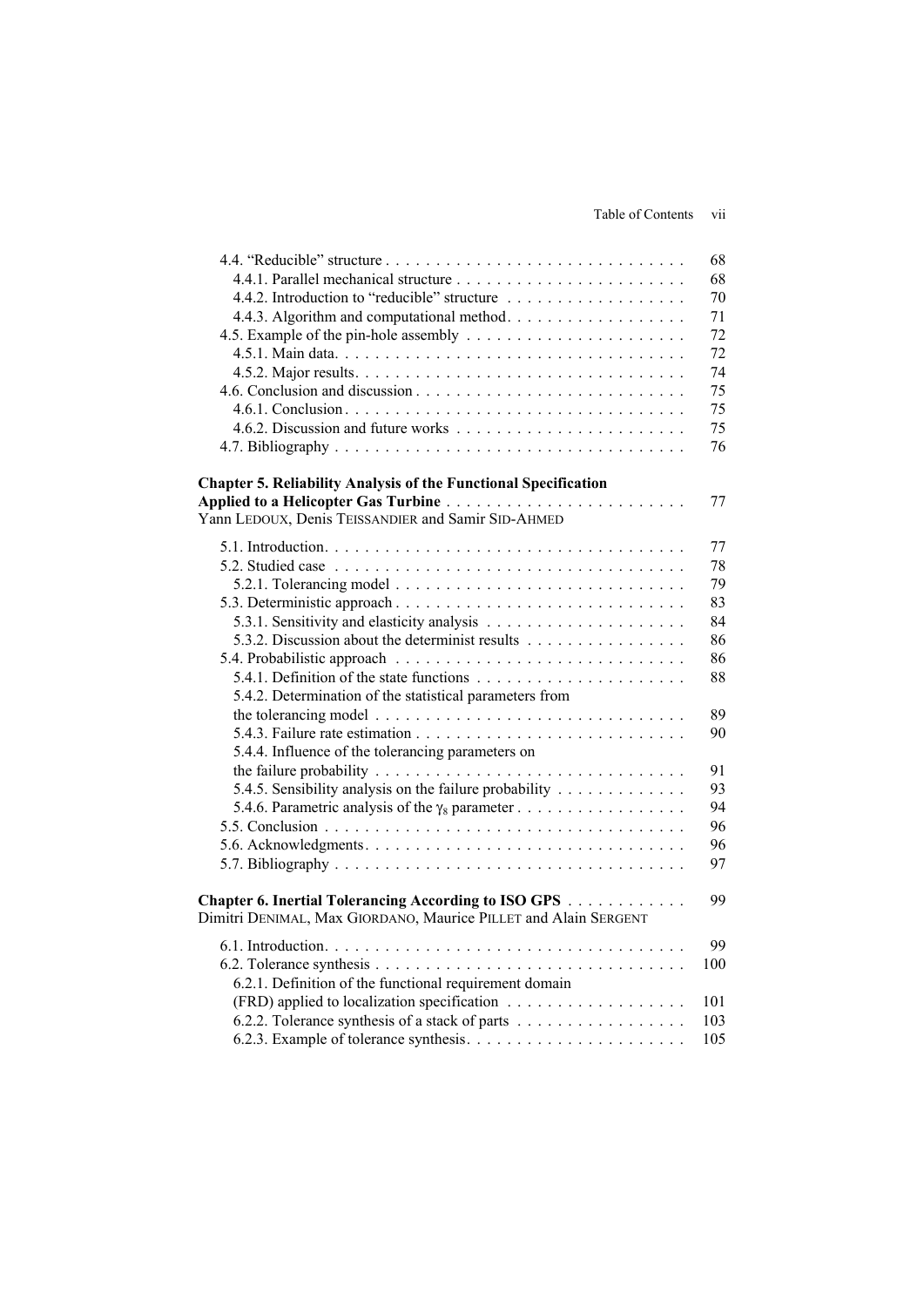### viii Product Lifecycle Management

| 6.2.4. Process capability indices applied to SDT                         | 109 |
|--------------------------------------------------------------------------|-----|
|                                                                          | 110 |
|                                                                          | 111 |
| 6.2.7. Inertial tolerancing with stack-up problem                        | 112 |
|                                                                          | 114 |
| 6.3.1. 3D inertia definitions and comparison.                            | 114 |
|                                                                          | 117 |
|                                                                          | 119 |
|                                                                          | 121 |
|                                                                          | 121 |
|                                                                          | 122 |
| <b>Chapter 7. Tolerance Analysis based on Quantified</b>                 |     |
|                                                                          | 125 |
| Ahmed Jawad QURESHI, Jean-Yves DANTAN, Jérome BRUYÈRE<br>and Régis BIGOT |     |
|                                                                          |     |
|                                                                          | 125 |
| 7.2. Quantifier notion and mathematical formulation of                   |     |
|                                                                          | 127 |
| 7.2.1. Quantifier notion for geometrical product requirement.            | 127 |
| 7.2.2. Mathematical formulation of tolerance analysis                    |     |
|                                                                          | 128 |
| 7.3. Worst case tolerance analysis based on quantified                   |     |
|                                                                          | 132 |
|                                                                          | 132 |
| 7.3.2. New mathematical formulation of tolerance                         |     |
|                                                                          | 133 |
| 7.4. Statistical tolerance analysis based on constraint                  |     |
| satisfaction problems and Monte Carlo simulation                         | 134 |
| 7.4.1. Algorithm for statistical tolerance analysis by Monte Carlo       |     |
|                                                                          | 135 |
|                                                                          | 139 |
|                                                                          | 141 |
|                                                                          | 142 |
|                                                                          |     |
| Chapter 8. Tolerance Analysis in Manufacturing Using the MMP,            |     |
| Comparison and Evaluation of Three Different Approaches                  | 145 |
| Mojtaba KAMALI NEJAD, Frédéric VIGNAT and François VILLENEUVE            |     |
|                                                                          | 146 |
|                                                                          | 147 |
| 8.3. Tolerance analysis and virtual gauge                                | 149 |
|                                                                          | 150 |
|                                                                          |     |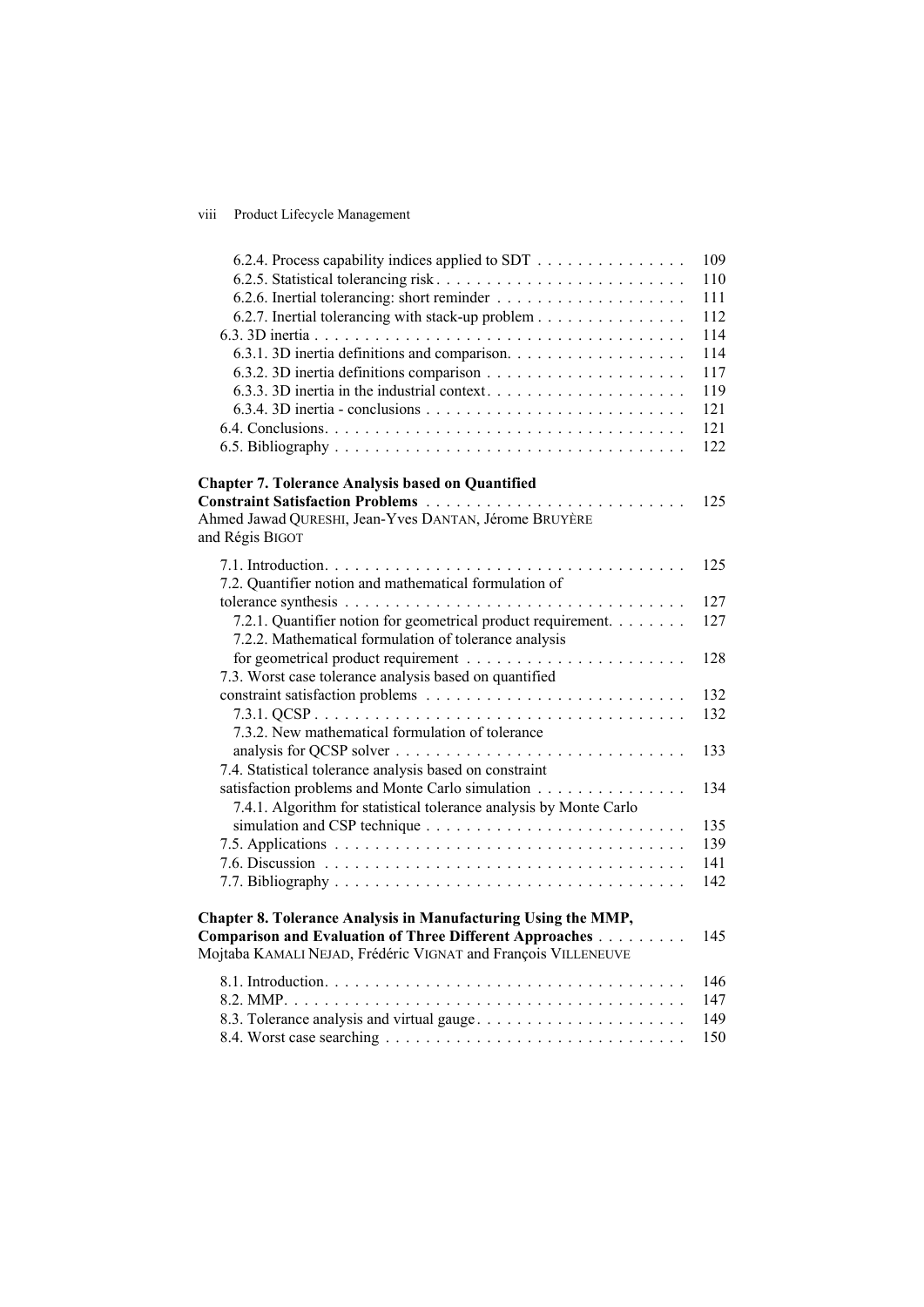#### Table of Contents ix

| 8.5.1. The combined approach functional elements.                                                                                                                                                                                                             | 150<br>155<br>155<br>158<br>160<br>160<br>164<br>168<br>169<br>170        |
|---------------------------------------------------------------------------------------------------------------------------------------------------------------------------------------------------------------------------------------------------------------|---------------------------------------------------------------------------|
|                                                                                                                                                                                                                                                               | 173                                                                       |
| <b>Chapter 9. A Chronological Framework for Virtual Sheet</b><br>Metal Assembly Design Active Active Active Active Active Active Active Active Active Active Active Active Activ<br>Johan SEGEBORN, Anders CARLSSON, Johan S. CARLSON<br>and Rikard SÖDERBERG | 175                                                                       |
| 9.1.1. A generic product development process                                                                                                                                                                                                                  | 175<br>176<br>177<br>179<br>181<br>181<br>182<br>185<br>188<br>189<br>189 |
| <b>Chapter 10. A Method to Optimize Geometric Quality and Motion</b><br>Domenico SPENSIERI, Johan S. CARLSON, Lars LINDKVIST, Robert BOHLIN and<br>Rikard SÖDERBERG                                                                                           | 191                                                                       |
|                                                                                                                                                                                                                                                               | 191<br>191<br>192<br>194<br>194<br>199<br>200<br>203<br>204               |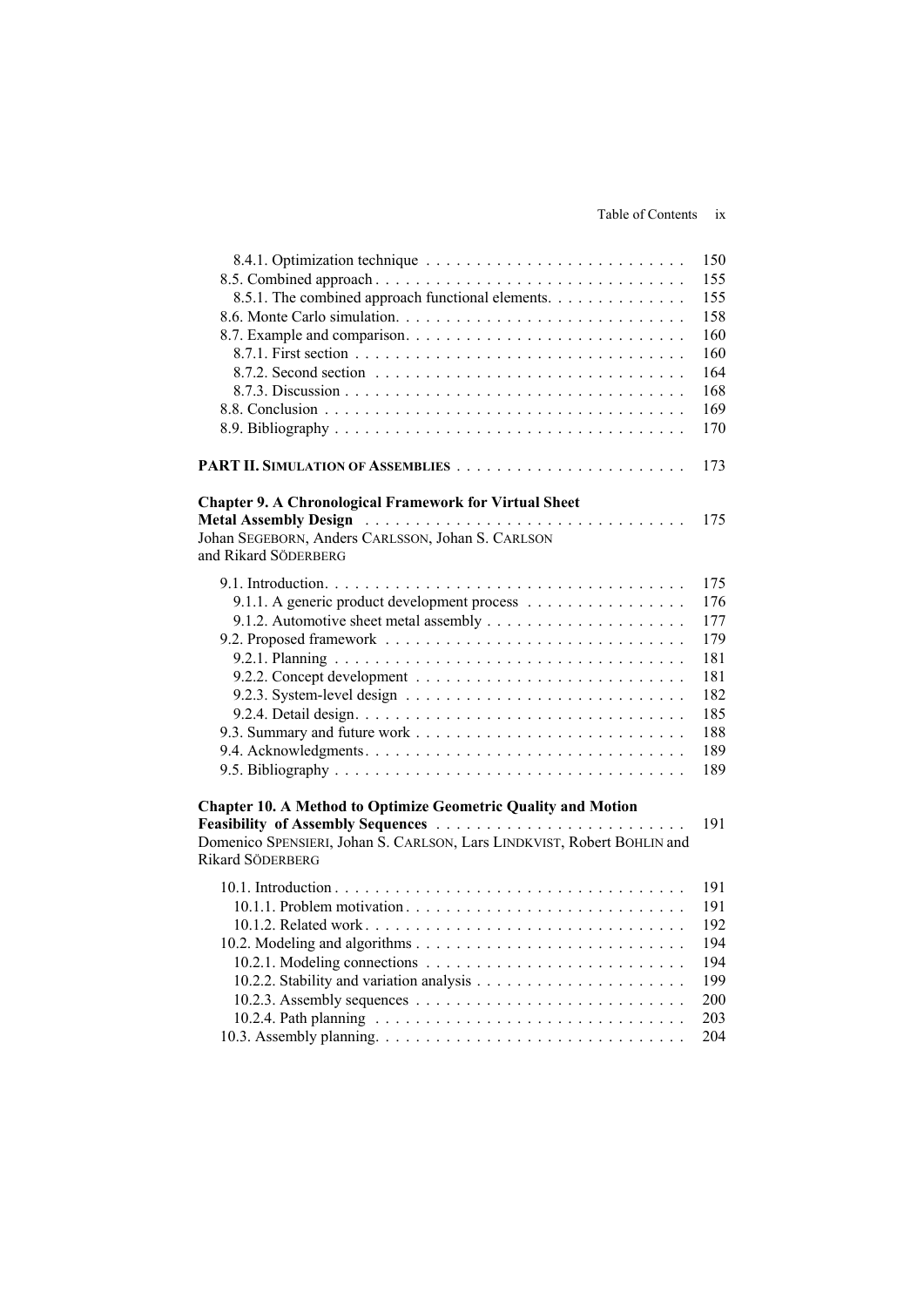x Product Lifecycle Management

|                                                                                                                | 204        |
|----------------------------------------------------------------------------------------------------------------|------------|
| 10.5. Conclusions and future work                                                                              | 206        |
|                                                                                                                | 207        |
|                                                                                                                | 207        |
| <b>Chapter 11. Modeling and Simulation of Assembly Constraints</b>                                             |            |
| in Tolerance Analysis of Rigid Part Assemblies<br>Pasquale FRANCIOSA, Salvatore GERBINO and Stanislao PATALANO | 209        |
|                                                                                                                | 209        |
|                                                                                                                | 211        |
|                                                                                                                | 212        |
|                                                                                                                | 217        |
|                                                                                                                | 221        |
| 11.4. Case study one: assembly of two-part assembly                                                            | 222        |
|                                                                                                                | 225        |
|                                                                                                                | 227        |
|                                                                                                                | 228        |
| Chapter 12. Tolerance Analysis with detailed Part Modeling.                                                    | 231        |
| Tobias STOLL, Stefan WITTMANN and Harald MEERKAMM                                                              |            |
|                                                                                                                | 231        |
|                                                                                                                | 232        |
| 12.3. The proposed modeling and analysis of toleranced assemblies.                                             | 233        |
|                                                                                                                | 234        |
|                                                                                                                | 235        |
|                                                                                                                | 236        |
|                                                                                                                | 237        |
| 12.5.3. Independence of the positioning steps                                                                  | 238        |
|                                                                                                                | 238        |
|                                                                                                                | 239        |
|                                                                                                                | 239        |
|                                                                                                                | 241        |
|                                                                                                                | 242        |
|                                                                                                                | 242        |
| Chapter 13. Assembly Method Comparison Including Form Defect                                                   | 245        |
| Stéphane MORIÈRE, Jean MAILHÉ, Jean-Marc LINARES<br>and Jean-Michel SPRAUEL                                    |            |
|                                                                                                                |            |
|                                                                                                                | 245        |
|                                                                                                                | 245        |
|                                                                                                                | 246<br>246 |
|                                                                                                                |            |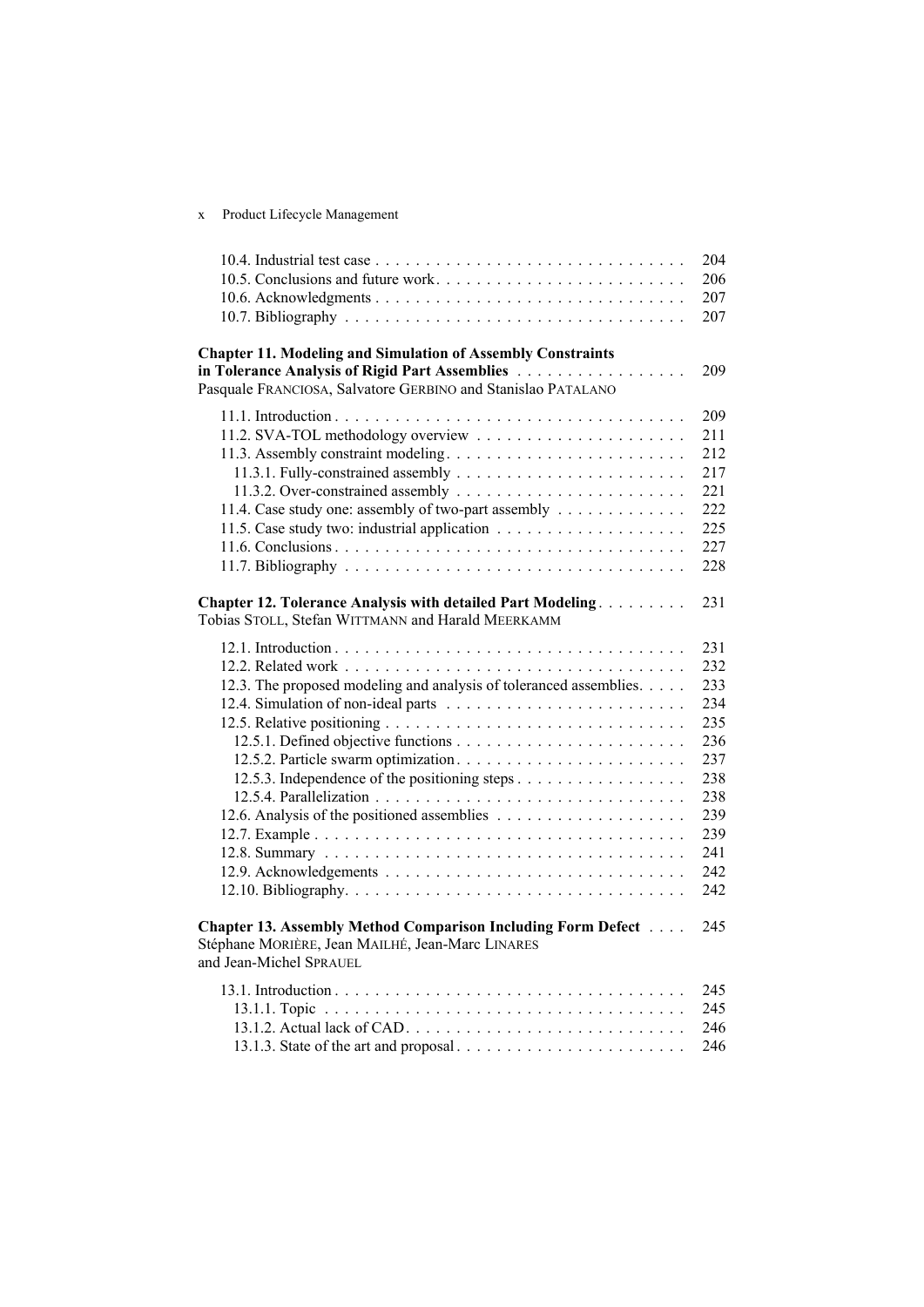| 13.2. Geometric model for simulation                                                                                                          | 248 |
|-----------------------------------------------------------------------------------------------------------------------------------------------|-----|
|                                                                                                                                               | 248 |
|                                                                                                                                               | 250 |
|                                                                                                                                               | 250 |
|                                                                                                                                               | 252 |
|                                                                                                                                               | 252 |
|                                                                                                                                               | 252 |
|                                                                                                                                               | 253 |
|                                                                                                                                               | 253 |
|                                                                                                                                               | 253 |
|                                                                                                                                               | 254 |
|                                                                                                                                               | 255 |
|                                                                                                                                               | 255 |
|                                                                                                                                               | 256 |
|                                                                                                                                               | 256 |
| Chapter 14. Influence of Geometric Defects on Service Life.<br>Laurent ZAMPONI, Emmanuel MERMOZ, Jean-Marc LINARES and<br>Jean-Michel SPRAUEL | 259 |
|                                                                                                                                               | 259 |
|                                                                                                                                               | 259 |
|                                                                                                                                               | 260 |
|                                                                                                                                               | 261 |
| 14.2. Calculation methodology of contact pressure and orbital                                                                                 |     |
|                                                                                                                                               | 263 |
|                                                                                                                                               | 265 |
| 14.2.2. Introduction of geometric defects in FEM                                                                                              | 265 |
|                                                                                                                                               | 266 |
|                                                                                                                                               | 268 |
|                                                                                                                                               | 268 |
| 14.3.2. Effect of the localization defect on orbital                                                                                          |     |
|                                                                                                                                               | 269 |
| 14.3.3. Effect of the orientation defect on the contact load                                                                                  |     |
|                                                                                                                                               | 269 |
| 14.3.4. Effect of the form defects and undulation on speed                                                                                    |     |
|                                                                                                                                               | 270 |
|                                                                                                                                               | 271 |
|                                                                                                                                               | 272 |
|                                                                                                                                               |     |
| Chapter 15. GapSpace Multi-dimensional Assembly Analysis<br><b>Edward MORSE and Xiaobin YOU</b>                                               | 273 |
|                                                                                                                                               | 273 |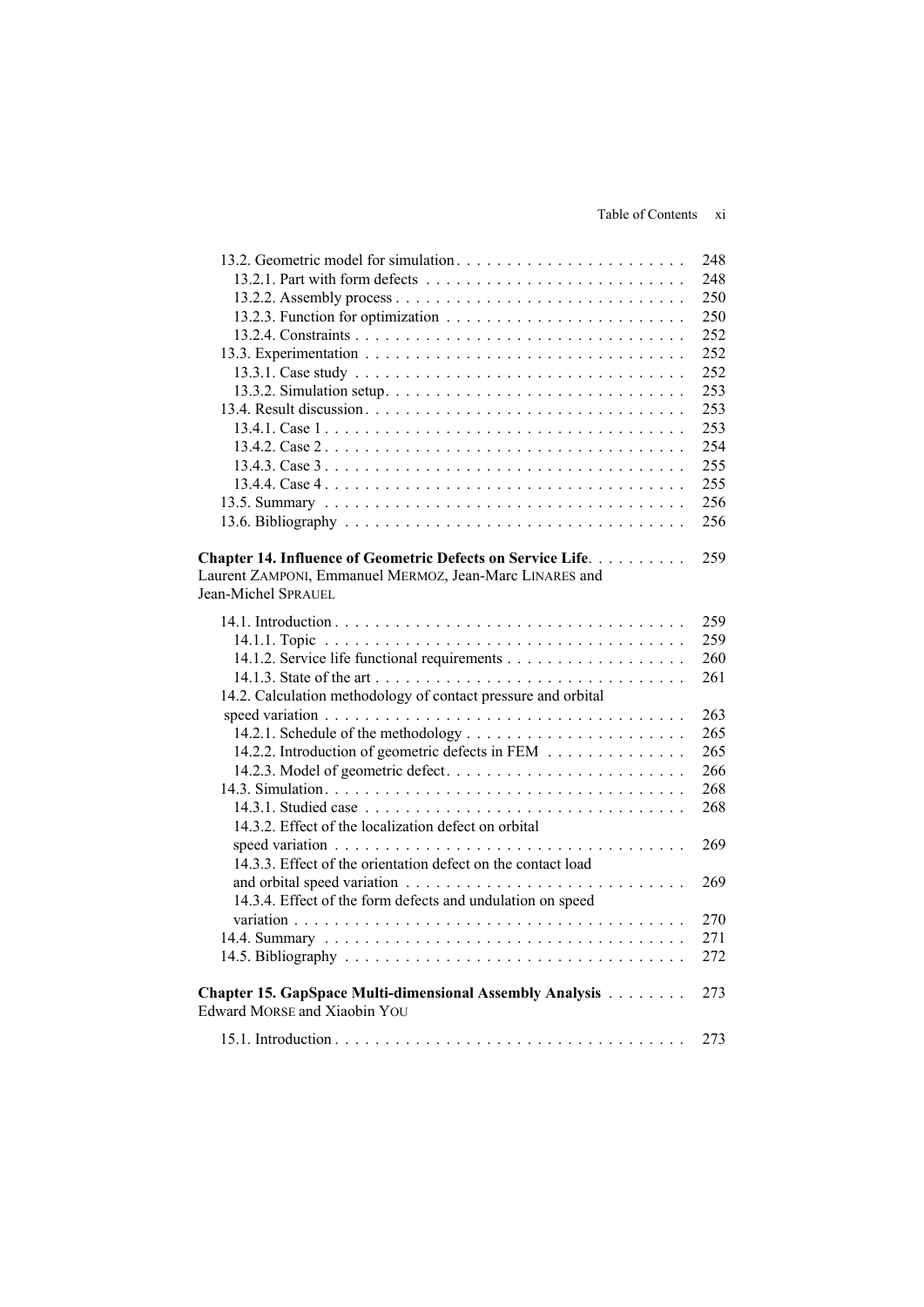#### xii Product Lifecycle Management

|                                                                                                                                                  | 275        |
|--------------------------------------------------------------------------------------------------------------------------------------------------|------------|
|                                                                                                                                                  | 276        |
|                                                                                                                                                  | 279        |
|                                                                                                                                                  | 279        |
|                                                                                                                                                  | 280        |
|                                                                                                                                                  | 282        |
|                                                                                                                                                  | 282        |
|                                                                                                                                                  | 284        |
| 15.10. Parametric representation of the PF-tolerance zone                                                                                        |            |
|                                                                                                                                                  | 284        |
|                                                                                                                                                  | 288        |
| 15.12. Nominal dimensions of the CS                                                                                                              | 288        |
|                                                                                                                                                  | 289        |
|                                                                                                                                                  | 290        |
|                                                                                                                                                  | 293        |
|                                                                                                                                                  | 297        |
|                                                                                                                                                  | 298        |
|                                                                                                                                                  | 298        |
|                                                                                                                                                  |            |
|                                                                                                                                                  | 299        |
| <b>Chapter 16. Impact of the Sampling Strategy on Geometrical</b><br>Jean MAILHÉ, Jean-Marc LINARES, Jean-Michel SPRAUEL<br>and Jean-Paul RAYNAL | 301        |
|                                                                                                                                                  |            |
|                                                                                                                                                  | 301        |
| 16.2. Geometrical verification and virtual gauges                                                                                                | 302        |
| 16.2.1. Verification by virtual gauge without best fit.                                                                                          | 302        |
|                                                                                                                                                  | 303        |
|                                                                                                                                                  | 304        |
| 16.3. Field of probability of the presence of matter                                                                                             | 304        |
|                                                                                                                                                  | 306        |
|                                                                                                                                                  | 308        |
|                                                                                                                                                  | 308        |
|                                                                                                                                                  | 309        |
|                                                                                                                                                  | 309        |
|                                                                                                                                                  | 312        |
|                                                                                                                                                  | 314<br>315 |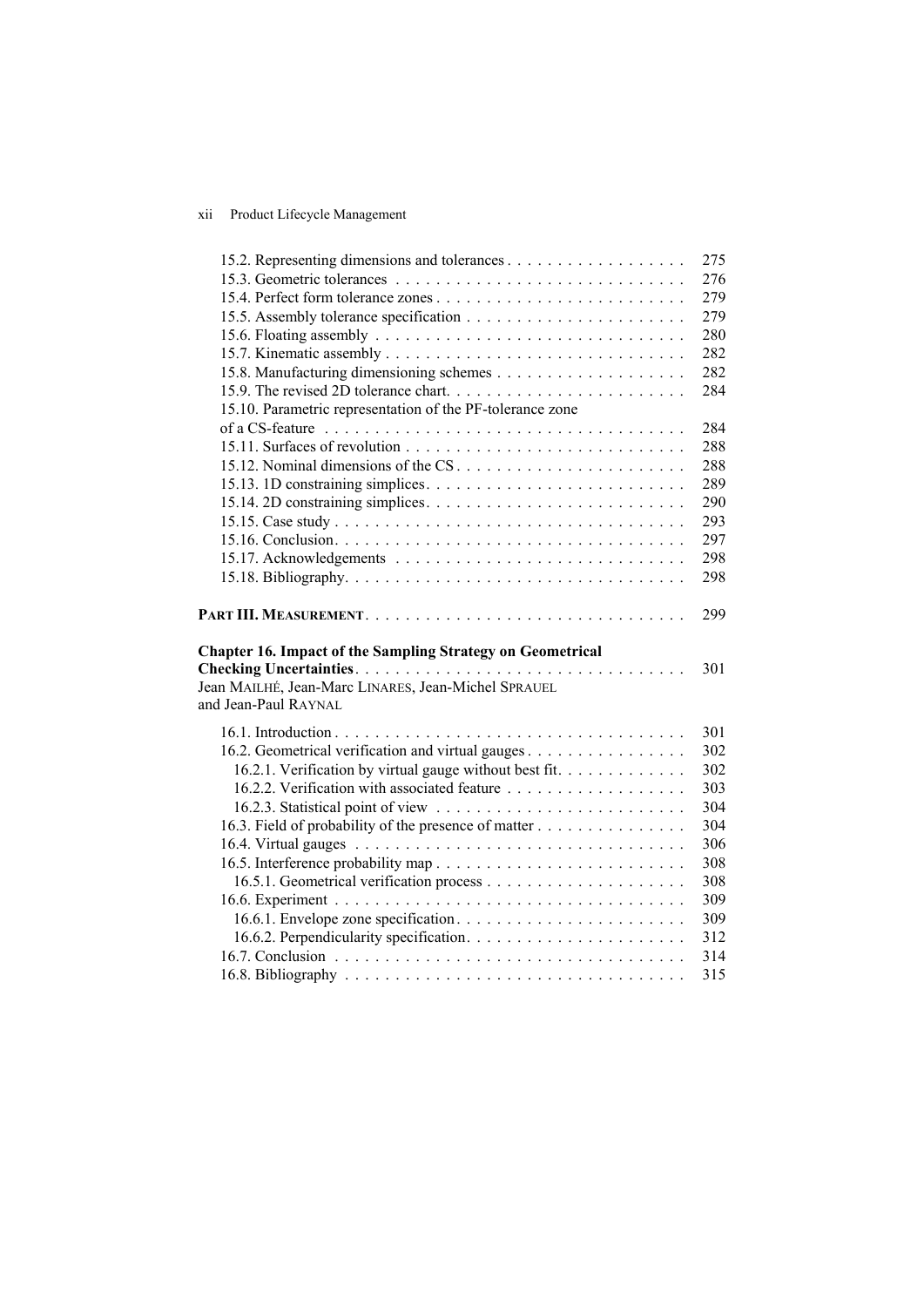| <b>Chapter 17. Predetermination of Measurement Uncertainty in</b><br>Albert WECKENMANN and Philipp KRÄMER                                                                                                          | 317                                                                                                          |
|--------------------------------------------------------------------------------------------------------------------------------------------------------------------------------------------------------------------|--------------------------------------------------------------------------------------------------------------|
| 17.3. Measurements of user-controllable influences<br>17.5. Calculation of the task-specific measurement uncertainty according                                                                                     | 317<br>318<br>319<br>323<br>325<br>329<br>330<br>330                                                         |
| <b>Chapter 18. Application of Function Oriented Parameters</b><br>for Areal Measurements in Surface Engineering.<br>Albert WECKENMANN and Özgür TAN                                                                | 331                                                                                                          |
| 18.3.1. 2D functional parameters from ISO 13565-2.<br>18.4. Characterization of the whole application<br>18.5. Case study: spreading liquid on metal surfaces<br>18.5.3. Step 3: application of a functional test. | 331<br>332<br>333<br>333<br>334<br>335<br>336<br>336<br>336<br>337<br>341<br>341<br>342<br>343<br>343<br>343 |
| <b>Chapter 19. Validation of a Reception or Production Control</b><br>Daniel DURET, Maurice PILLET, Alain SERGENT and Dimitri DENIMAL                                                                              | 345                                                                                                          |
| 19.2. Comparison of the "production controls" and "reception controls"                                                                                                                                             | 345<br>346<br>348<br>348                                                                                     |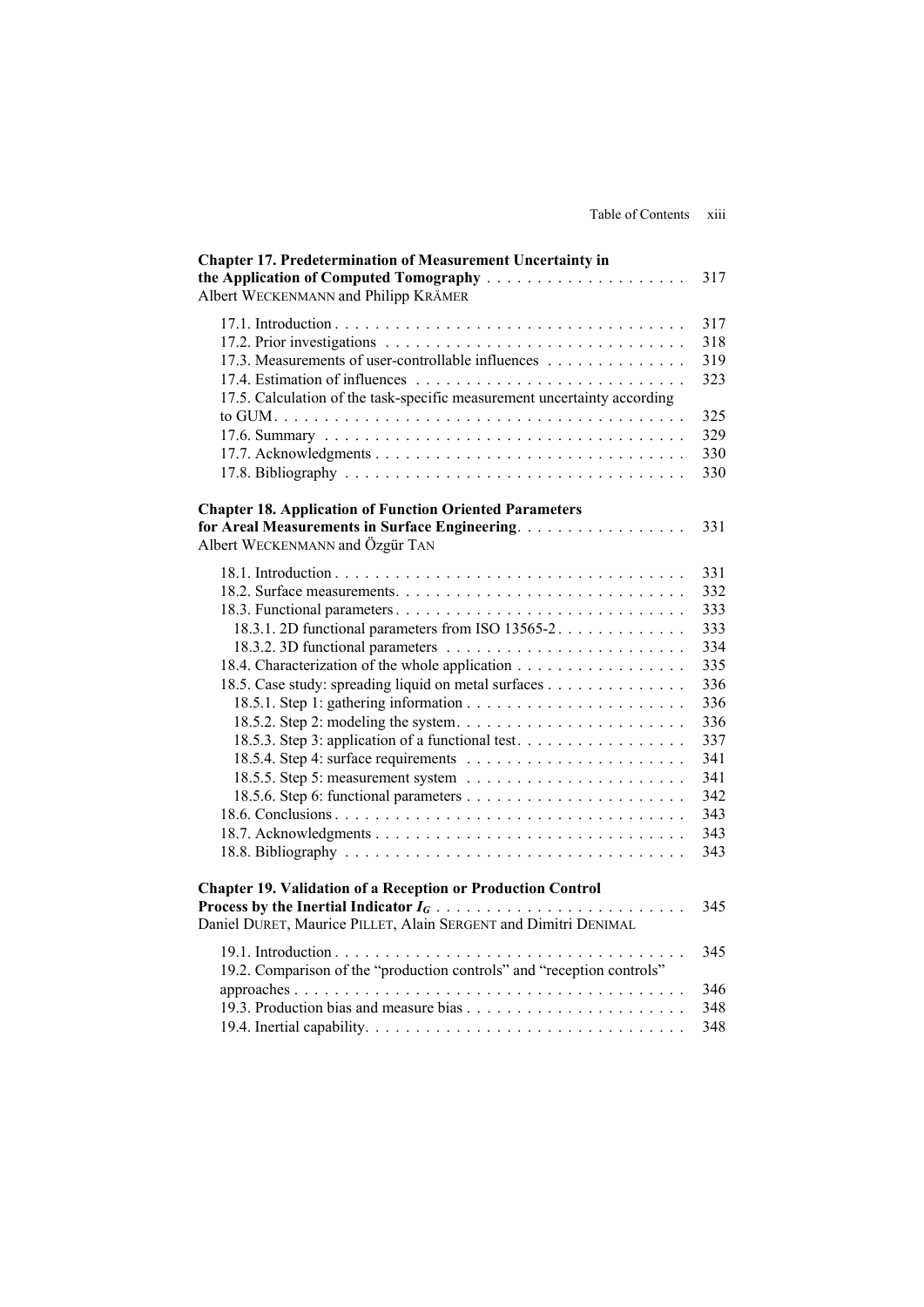### xiv Product Lifecycle Management

| 19.5. Inertia of the control process and inertia of the production process                                                             | 349 |
|----------------------------------------------------------------------------------------------------------------------------------------|-----|
|                                                                                                                                        | 349 |
|                                                                                                                                        | 350 |
|                                                                                                                                        | 350 |
| 19.6. Inertia of the control process and total customer inertia (control of                                                            |     |
|                                                                                                                                        | 352 |
|                                                                                                                                        | 353 |
|                                                                                                                                        | 354 |
| <b>Chapter 20. Detection of Areas with Critically Reduced Thickness</b><br>of Formed Sheet Metal Parts Using Two Oppositely Positioned |     |
|                                                                                                                                        | 355 |
| Albert WECKENMANN and Natasa PETROVIC                                                                                                  |     |
|                                                                                                                                        | 355 |
|                                                                                                                                        | 356 |
|                                                                                                                                        | 356 |
|                                                                                                                                        | 360 |
| 20.2.3. Algorithm for the calculation of minimal wall thicknesses.                                                                     | 362 |
|                                                                                                                                        | 367 |
|                                                                                                                                        | 369 |
|                                                                                                                                        | 370 |
|                                                                                                                                        | 370 |
| <b>Chapter 21. Variability of the Manufacturing Process</b>                                                                            |     |
| Manuela DE MADDIS and Martina GANDINI                                                                                                  | 371 |
|                                                                                                                                        |     |
|                                                                                                                                        | 371 |
|                                                                                                                                        | 373 |
|                                                                                                                                        | 374 |
|                                                                                                                                        | 378 |
|                                                                                                                                        | 378 |
| 21.3.1. Simulations with independent component analysis (ICA)                                                                          | 379 |
| 21.4. Simulation with seasonal trend decomposition (STL)                                                                               | 382 |
|                                                                                                                                        | 383 |
|                                                                                                                                        | 384 |
| Chapter 22. Virtual CMM-based Sampling Strategy Optimization<br>Giovanni MORONI and Stefano PETRÒ                                      | 385 |
|                                                                                                                                        | 385 |
| 22.1.1. Conformance to geometric tolerances                                                                                            | 386 |
|                                                                                                                                        | 387 |
|                                                                                                                                        | 388 |
|                                                                                                                                        |     |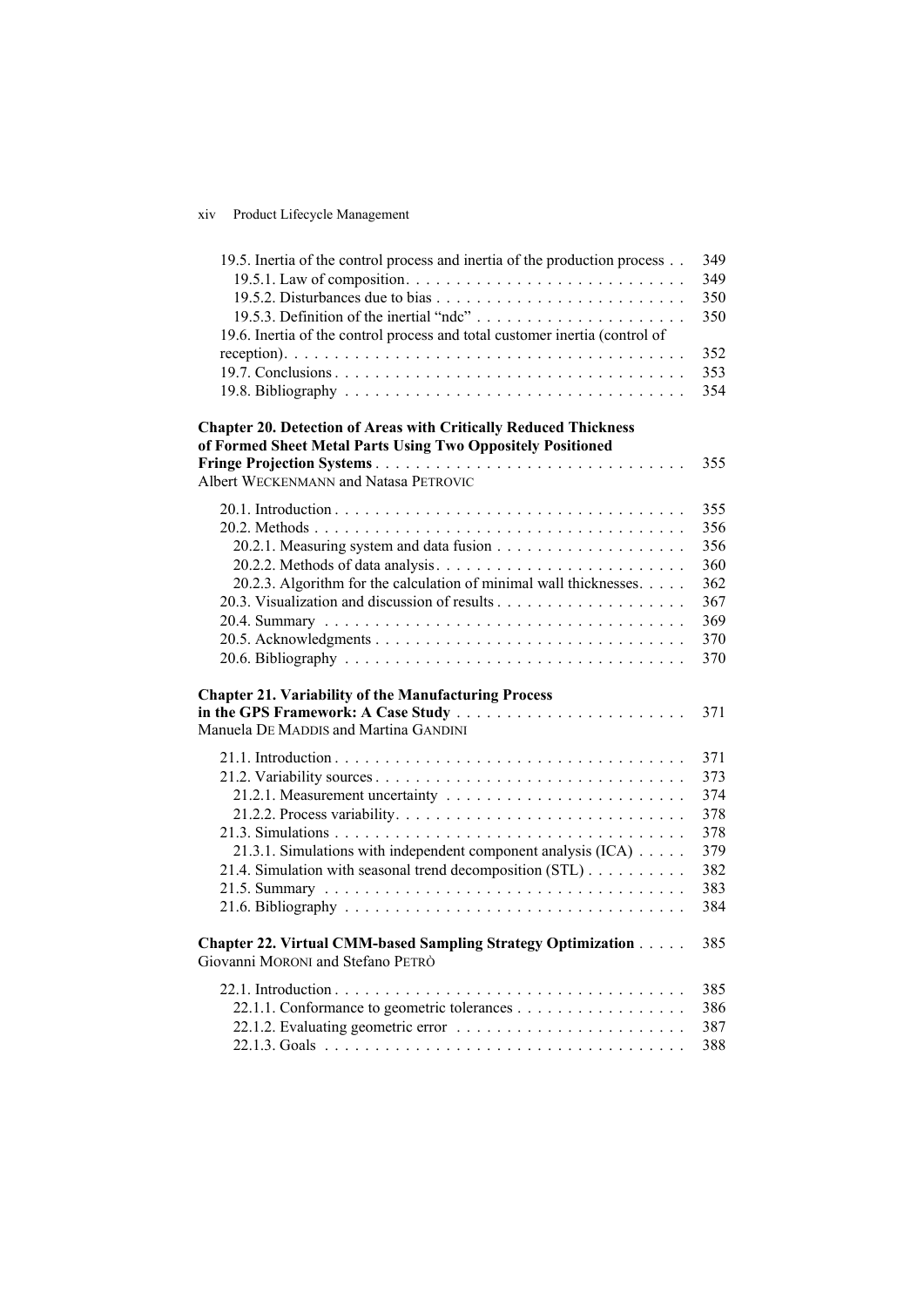#### Table of Contents xv

| 22.3.3. Evaluating the uncertainty: the virtual CMM.                                                                                                                      | 389<br>390<br>390<br>391<br>392<br>395<br>395<br>399<br>401<br>401                      |
|---------------------------------------------------------------------------------------------------------------------------------------------------------------------------|-----------------------------------------------------------------------------------------|
| <b>Chapter 23. Impact of Workpiece Shape Deviations in</b><br>Gisela LANZA and Jochen PETERS                                                                              | 405                                                                                     |
| 23.4.2. Influence of single measurement points<br>23.5.1. Simulation procedure<br>23.6. Summary and outlook<br><b>Chapter 24. Quality Assurance of Micro-gears via 3D</b> | 405<br>407<br>409<br>410<br>410<br>411<br>412<br>413<br>415<br>415<br>416<br>417<br>418 |
| Surface Characterization<br>Gisela LANZA and Benjamin VIERING                                                                                                             | 419                                                                                     |
| 24.2. Test specimen and experimental equipment.                                                                                                                           | 419<br>420<br>421<br>421<br>423<br>428<br>428<br>429                                    |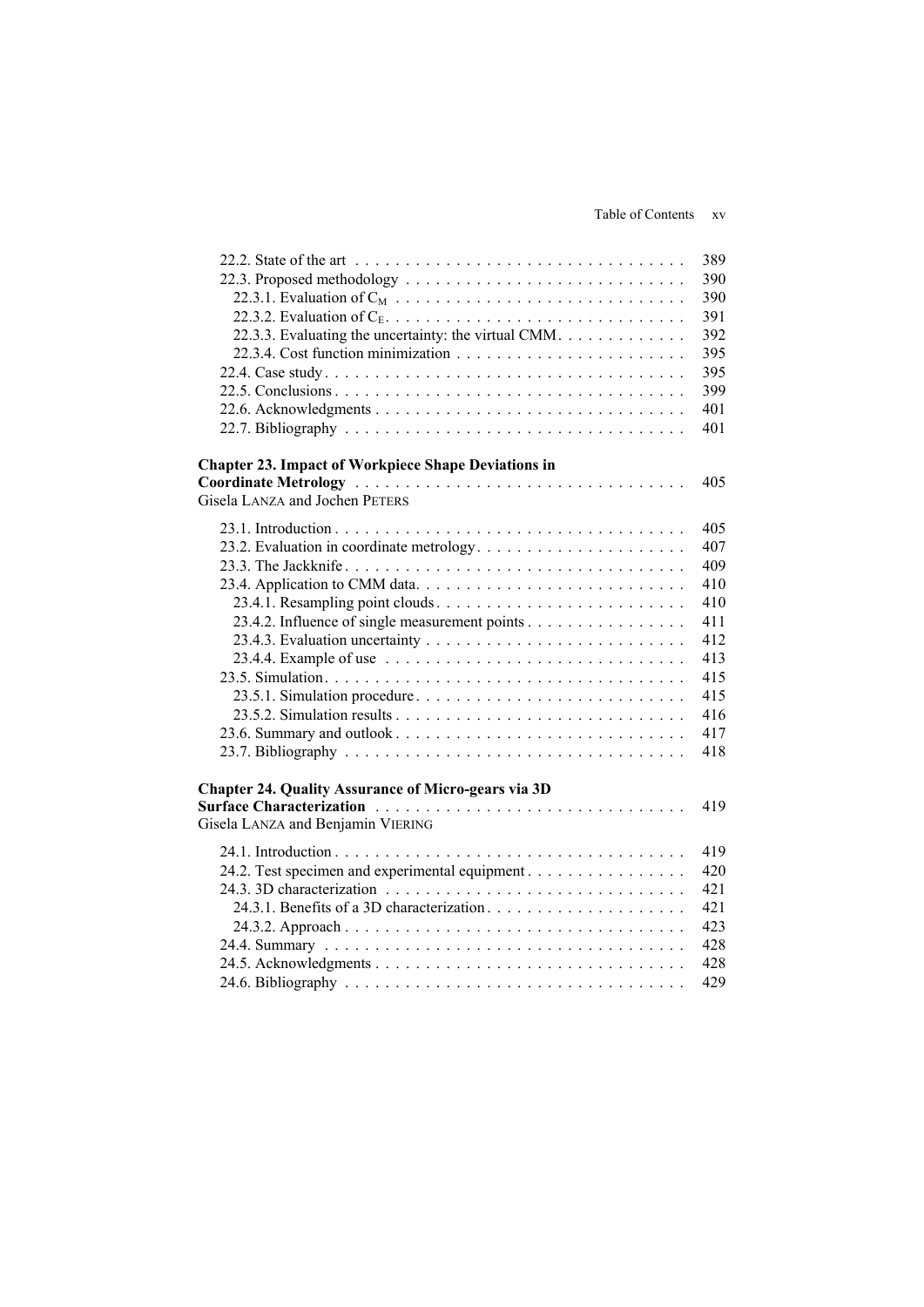#### xvi Product Lifecycle Management

|                                                                                                                                                      | 431 |
|------------------------------------------------------------------------------------------------------------------------------------------------------|-----|
| <b>Chapter 25. Geometric Specification at the Beginning</b>                                                                                          | 433 |
| Renaud COSTADOAT, Luc MATHIEU, Hugo FALGARONE and Benoît FRICERO                                                                                     |     |
|                                                                                                                                                      | 433 |
| 25.2. Study of the skeleton $\ldots \ldots \ldots \ldots \ldots \ldots \ldots \ldots$                                                                | 436 |
|                                                                                                                                                      | 436 |
| 25.2.2. Description of the mechanism and first simulations.                                                                                          | 437 |
|                                                                                                                                                      | 441 |
|                                                                                                                                                      | 442 |
|                                                                                                                                                      | 442 |
| 25.3.2. Details of the mechanism and second step of simulation                                                                                       | 443 |
|                                                                                                                                                      | 450 |
|                                                                                                                                                      | 450 |
|                                                                                                                                                      | 451 |
|                                                                                                                                                      | 452 |
| <b>Chapter 26. Ontological Model of Tolerances for</b><br><b>Gaurav AMETA and Patrick HOFFMANN</b>                                                   | 455 |
|                                                                                                                                                      | 455 |
|                                                                                                                                                      | 456 |
| 26.2.1. Information modeling as an ontology                                                                                                          | 457 |
|                                                                                                                                                      | 457 |
|                                                                                                                                                      | 458 |
|                                                                                                                                                      | 459 |
| 26.5. Example of tolerance ontology instantiation                                                                                                    | 464 |
|                                                                                                                                                      | 465 |
|                                                                                                                                                      | 466 |
| <b>Chapter 27. A PLM-Based Multi-Sensor Integration</b><br>Measurement System for Geometry Processing<br>Zhao HAIBIN, Nabil ANWER and Pierre BOURDET | 469 |
|                                                                                                                                                      | 469 |
| 27.2. Sensor integration methodology                                                                                                                 | 471 |
|                                                                                                                                                      | 471 |
| 27.2.2. Physical integration of multiple sensors                                                                                                     | 473 |
|                                                                                                                                                      | 474 |
|                                                                                                                                                      | 475 |
|                                                                                                                                                      | 476 |
|                                                                                                                                                      | 476 |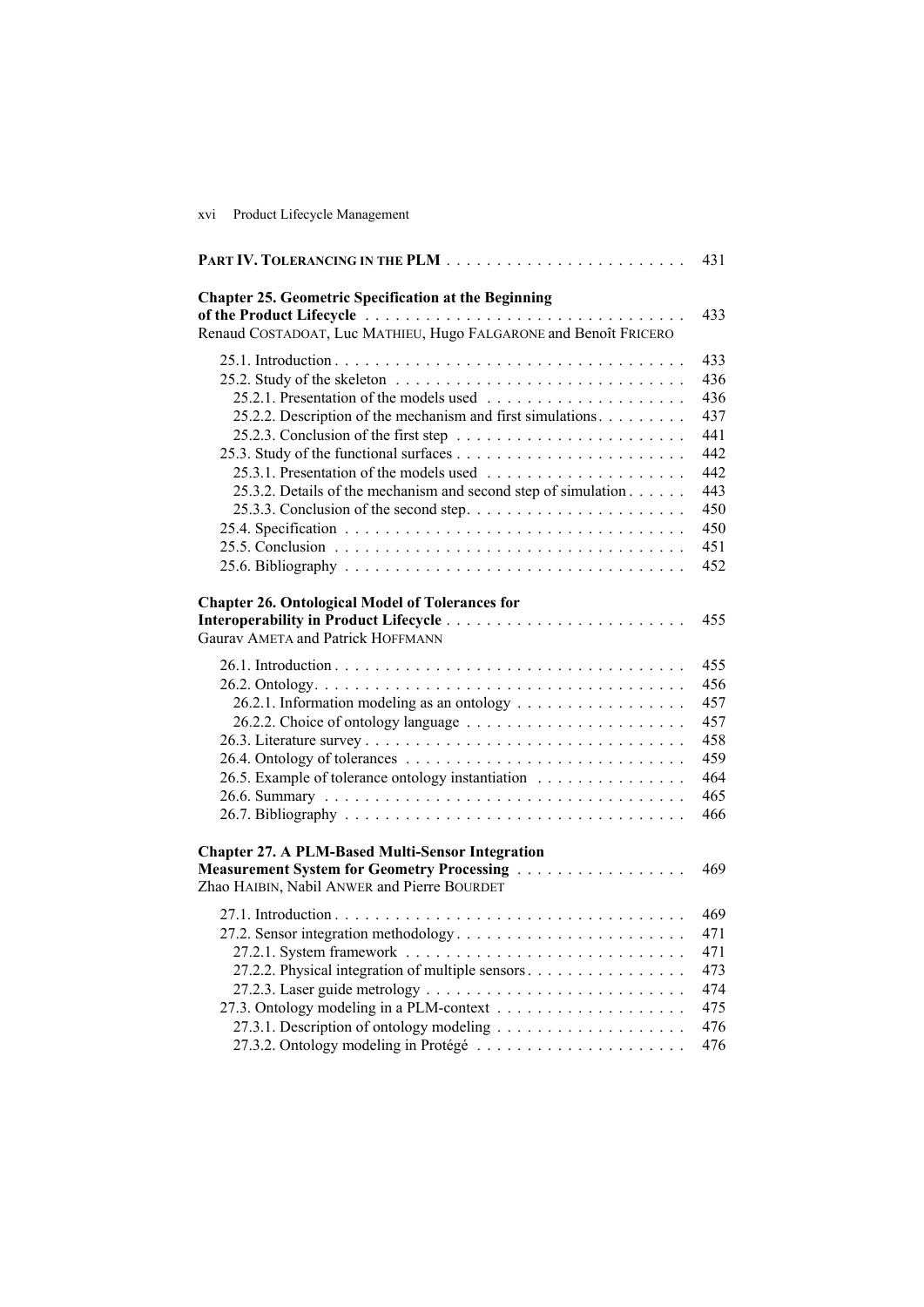|                                                                                                  | 478 |
|--------------------------------------------------------------------------------------------------|-----|
| 27.4.1. Shape analysis based on the shape index and curvedness                                   | 478 |
|                                                                                                  | 479 |
|                                                                                                  | 480 |
|                                                                                                  | 482 |
|                                                                                                  | 483 |
|                                                                                                  | 483 |
|                                                                                                  |     |
| <b>Chapter 28. Comparison of Gear Geometric Specification</b>                                    |     |
|                                                                                                  | 485 |
| Jean-Paul VINCENT, Jean-Yves DANTAN, Gerth GOCH and Régis BIGOT                                  |     |
|                                                                                                  | 485 |
|                                                                                                  | 489 |
|                                                                                                  |     |
|                                                                                                  | 490 |
|                                                                                                  | 490 |
|                                                                                                  | 492 |
|                                                                                                  | 493 |
|                                                                                                  | 495 |
| 28.3.5. Evaluation of the kinematic characteristics                                              | 496 |
|                                                                                                  | 497 |
|                                                                                                  | 497 |
|                                                                                                  | 497 |
|                                                                                                  | 498 |
|                                                                                                  | 499 |
|                                                                                                  | 502 |
|                                                                                                  |     |
| <b>Chapter 29. Effects of Geometric Variation</b>                                                |     |
|                                                                                                  | 503 |
| Karin FORSLUND and Rikard SÖDERBERG                                                              |     |
|                                                                                                  | 503 |
| 29.1.1. Types of robustness. $\dots \dots \dots \dots \dots \dots \dots \dots \dots \dots \dots$ | 504 |
|                                                                                                  | 505 |
| 29.1.3. Perceived quality of non-nominal products.                                               | 505 |
| 29.1.4. Design as a process of communication $\ldots \ldots \ldots \ldots \ldots$                | 506 |
| 29.2. A framework for describing visual robustness                                               |     |
|                                                                                                  | 507 |
|                                                                                                  | 508 |
|                                                                                                  | 511 |
|                                                                                                  | 512 |
|                                                                                                  | 513 |
|                                                                                                  |     |